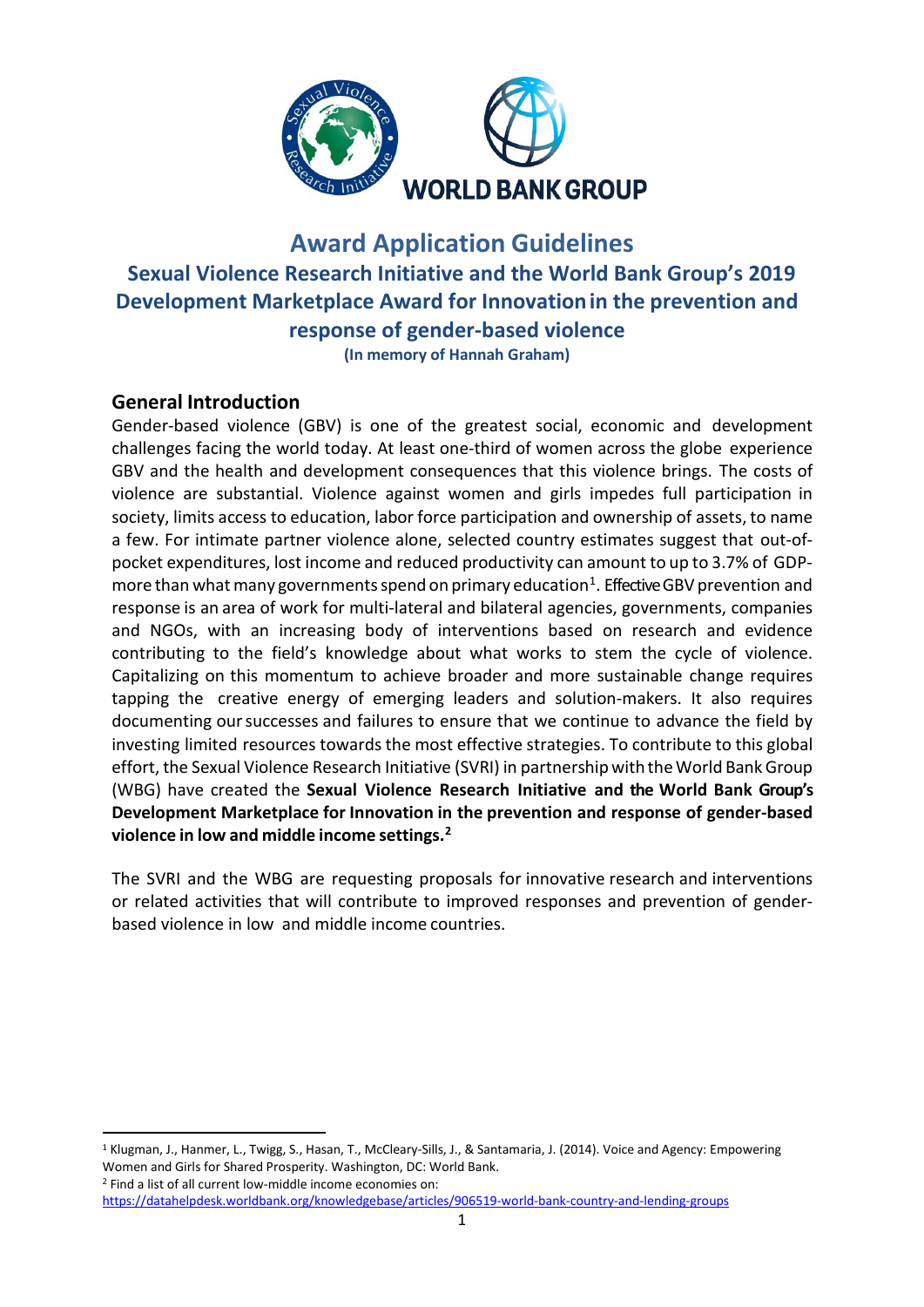# **Eligibility of Applications**

Applications for support under this award should be affiliated with a recognized, legally constituted research institution, a company or non-government organization with existing research or programming capacity.

A maximum of two proposals will be considered for funding per applicant. Only one award through this mechanism may be held by an applicant until the project has been completed. Award applications that are proposing work on behalf of UN Agencies will not be considered. Previous award winners will not be considered as principal applicants.

Partnerships between multiple organizations are encouraged, for example, a local NGO and an academic institution, or north-south academic partnerships or a company with a NGO or an academic institution. Proposals must have at least one partner from a low or middle income country to be eligible for funding. Where appropriate, these partnerships should have as an objective building the research capacity of the implementing agency.

Due to high levels of competition and limited funds available, the quality of the proposal submitted will determine success in receiving the award.

### **Nature of Supported Projects**

All projects under this call should focus on GBV prevention and response in low and middle income countries.

Types of projects that may be supported through this call for proposals include:

- Piloting, adaptation, testing and/or scale up of new or promising interventions, including formative research that will contribute to the design of GBV prevention interventions.
- Projects on the creative uses of Information andCommunications Technology (ICT), or multi-components social media campaigns to challenge social norms that promote and accept the use of violence against women and violence against children.
- Self-contained research projects that are either stand alone or fit within alarger project which will build on, or support GBV prevention or response, including formative research studies, pilot or feasibility studies.
- Costing studies on promising/effective GBV interventions to assess value formoney.
- Adding a new component/arm to an already funded intervention that canprovide additional insight into the effectiveness of intervention components.
- Projects to disseminate promising research findings including those with creative uses of ICT to advance the effective translation of research findings into policy and practice (increase research uptake and bridge the gap between researchers and program officers).
- Secondary analysis of existing data.
- Studies to better understand the mechanisms and pathways of change of effective GBV prevention interventions.
- Studies to measure ripple/spillover effects of women's economic empowerment or political participation programming on GBV.
- Research on the role of the private sector in GBV prevention and response.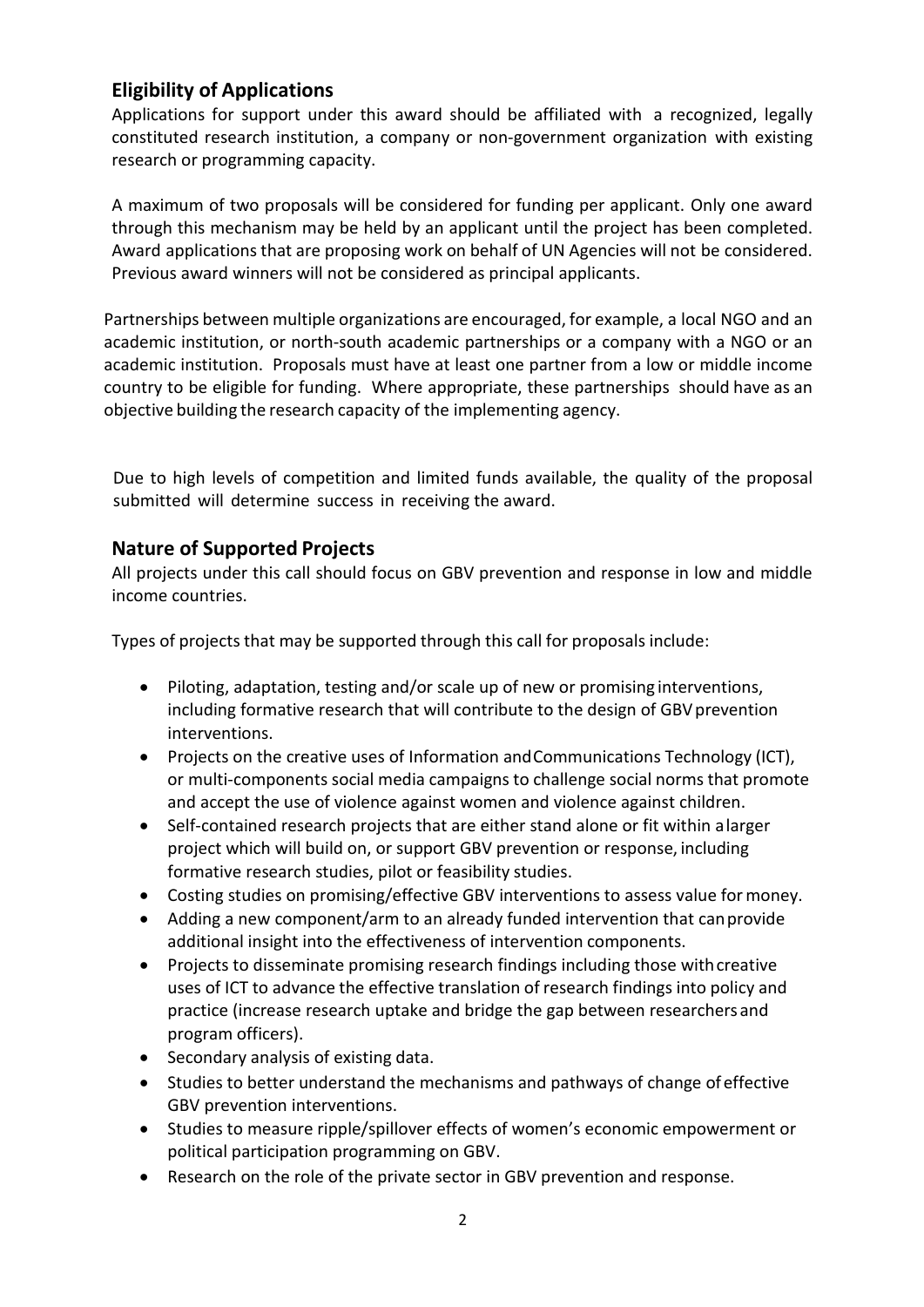• Impact assessments of what works in GBV prevention (policy and programs) by the private sector at the workplace and in the community.

If the funds are sought for scale up or dissemination activities, the application must provide sufficient information to enable the scientific quality of the original study to be assessed as well as a description of the activities for which funds arerequested.

#### **Project Length and Duration**

The activities supported under this award should be for a maximum of 24 months duration, with the expectation that the award will cover all, or the majority of, the costs of the activities specified. The common characteristic of these awards is the provision of limited funding for a short period of time with a clear measurable outcome. Awards of up to \$100,000 are available. Any applications with requests exceeding USD100,000 will not beconsidered. Seed grants up to \$40,000 are also available for applications from private companies interested in evaluating workplace programmes and can provide matching funds. These seed grants can only be used for publicly available outputs.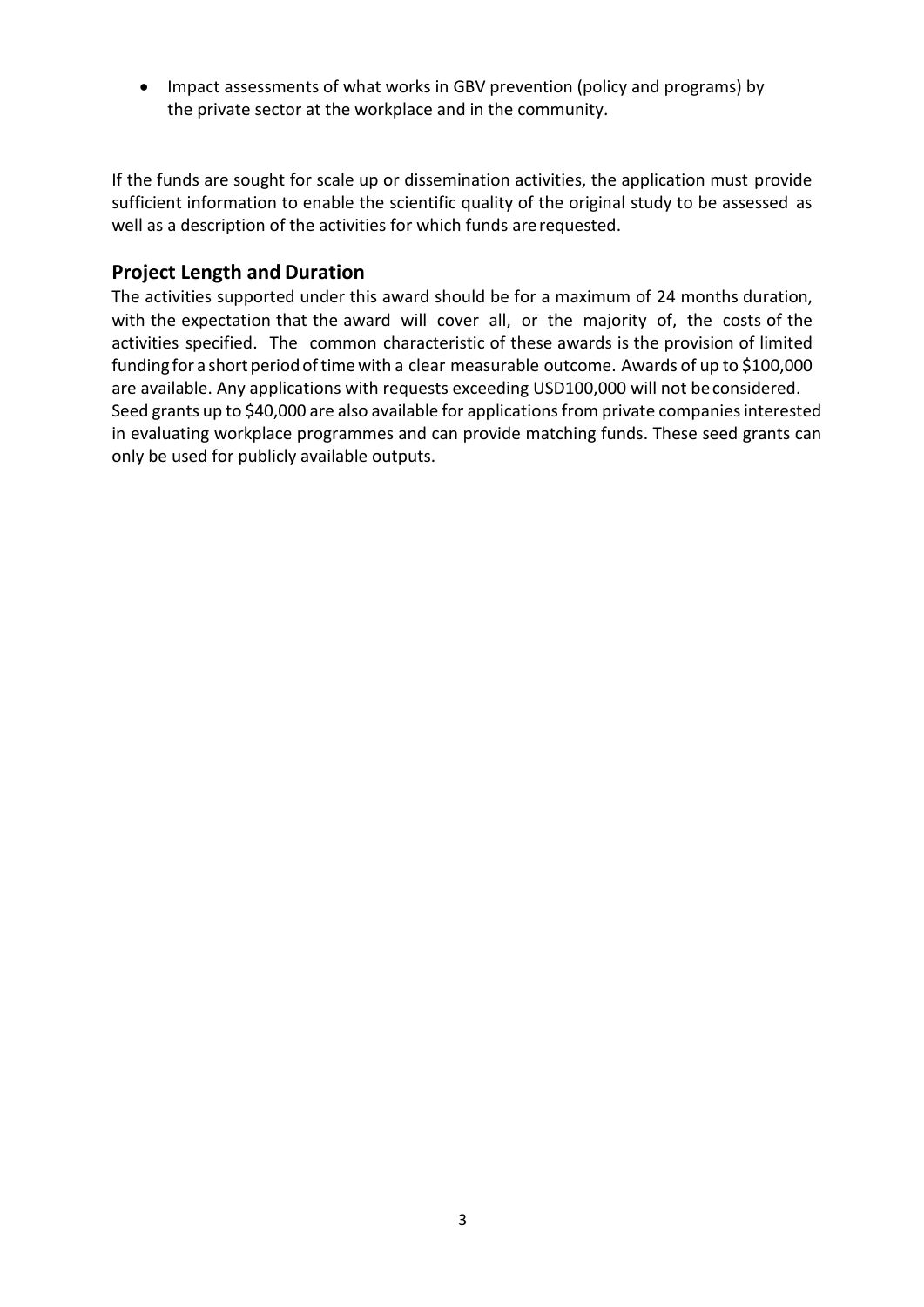# **Guiding Principles for SVRI and World Bank Group's Development Marketplace Award for Innovation in GBV prevention and response**

Projects supported by the SVRI and the World Bank Groupshould:

- Adhere to international safety and ethical guidelines
- Focus on low and middle income-settings
- Be conceptualized within a human rights framework
- Strive to be cross-sectoral and multi-disciplinary
- Where relevant and appropriate endeavor to engage the community that is being researched
- Challenge the gender hierarchy that contributes to GBV in order to promote gender equality
- Inform policy, programs and services and serve to strengthen access to comprehensive care and support for survivors

### **Types of Violence**

Gender-based violence can include but is not limited to, intimate partner violence, sex trafficking, sexual harassment, harmful practices such as early and forced marriage, so called "honor" killings, and female genital mutilation/cutting.

#### **Understanding Primary, Secondary and Tertiary Prevention**

The following graphic provides an overview of the different levels ofprevention. This award funds prevention and response activities. Response is a term that refers to activities that qualify as secondary and tertiary prevention.



#### **Time Perspective**

(Source: WHO Intimate partner and sexual violence prevention course [http://www.who.int/violence\\_injury\\_prevention/capacitybuilding/courses/intimate\\_partner\\_violence/en/\)](http://www.who.int/violence_injury_prevention/capacitybuilding/courses/intimate_partner_violence/en/))

Using this framework, primary prevention interventions aim to address underlying causal factors or drivers of GBV, such as gender inequality, problematic social constructions of gender, and a prevailing "culture of violence" (or the normative use of interpersonal violence), in an effort to prevent the violence before it starts. For more information on SVRI's work on primary prevention visit: [http://www.svri.org/primaryprevention.htm.](http://www.svri.org/primaryprevention.htm) Primary prevention strategies should be deployed where services for survivors are available. Primary prevention includes private sector efforts to reduce the likelihood of GBV occurring at the workplace.

Secondary prevention addresses the immediate needs of survivors after experiencing a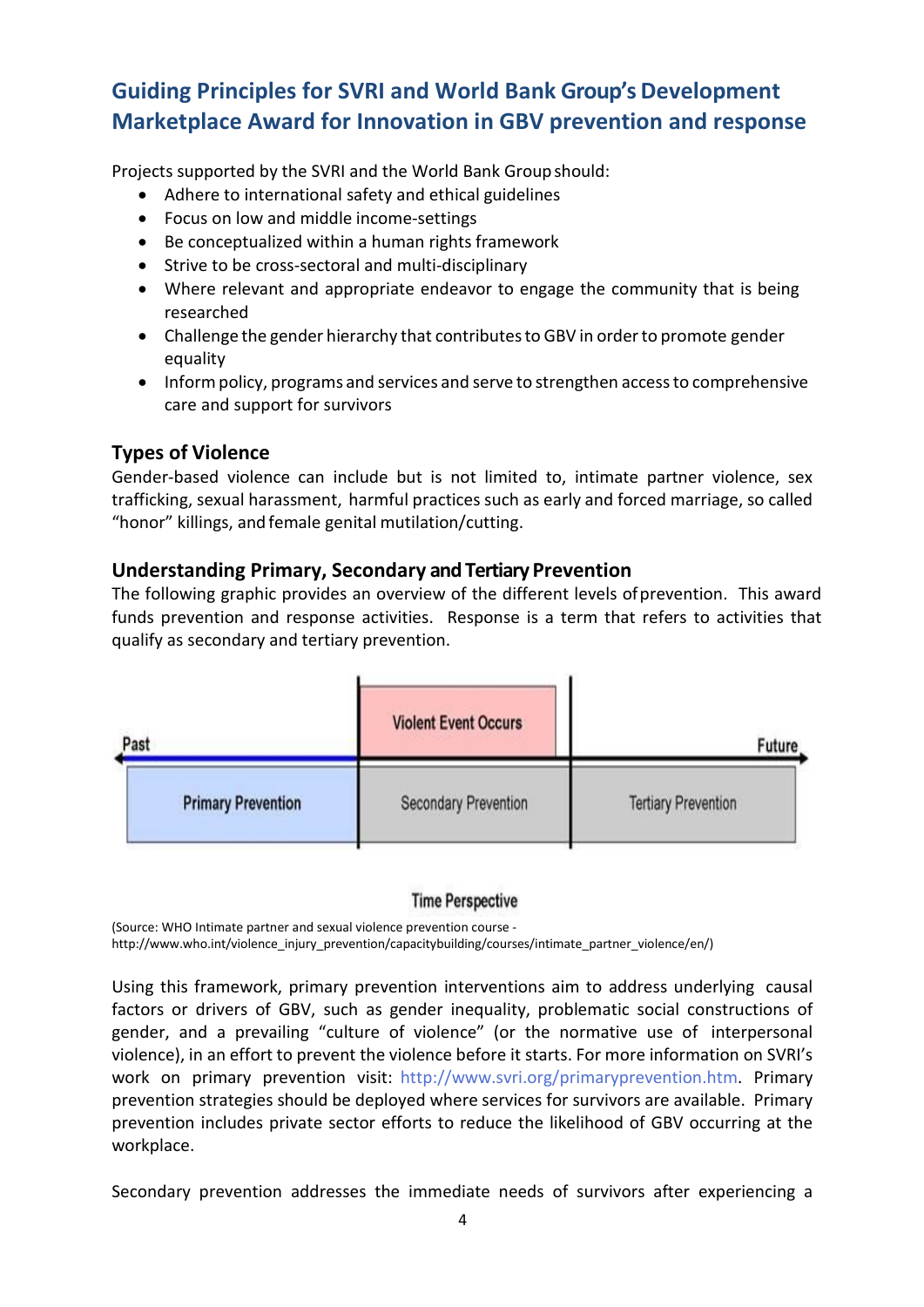violent incident and actively seeks to provide the survivor the necessary services to contribute to the violence from re-occurring. This can include private sector efforts that actively support survivors through interventions such as sexual assault prevention workplace programmes. Tertiary prevention refers to programs that help minimize the long-term consequences faced by survivors of violence, including those that focus on rehabilitation and reintegration.<sup>[3](#page-4-0)</sup>

#### **Eligible Countries and Organisations**

- **Low and Middle Income Countries:** All organisations based in low and middle income countries (as classified by the [World](http://data.worldbank.org/about/country-and-lending-groups) Bank), and organisations not based in low and middle income countries but working in such countries with at least one partner from a low or middle income setting are eligible to apply.
- **Track Record/Experience:** Priority will be given to organisations/companies with a track record of research and intervention development for the prevention of or response to gender-based violence in low and middle income countries.
- **Institutions Only:** Awards will only be made to institutions, companies and not to individuals. All organisations are eligible to apply, including academic, research, NGOs and companies.
- **Number of Proposals:** An organization/company may submit a maximum of two applications but no organisation will receive more than one award.

# **Application Process, Review and Assessment of Proposals**

**Application process:** The SVRI and the World Bank Group will issue a Request for Proposals (RFP) inviting colleagues to apply for funding. Applicants should apply after they have considered the above requirements and assessed whether their proposal is suitable for support under this call.

All applications must be submitted via the South African Medical Research Council (SAMRC) Awards online system, and reach us by midnight (**South African time**) on the 5th September 2018.

Only applications submitted via the online system before the given closing date and time will be considered.

Please try and submit well before the deadline. The SVRI, World Bank Group, SAMRC and Proposal Central cannot be held responsible for delays and problems with internet connectivity.

#### **Registering your institution:**

If you are a first time user of proposalCENTRAL you must first register, before you can

<span id="page-4-0"></span><sup>&</sup>lt;sup>3</sup> World Health Organization, London School of Hygiene and Tropical Medicine. (2010). Preventing Intimate Partner and Sexual Violence against Women: Taking Action and Generating Evidence. Geneva, Switzerland: WHO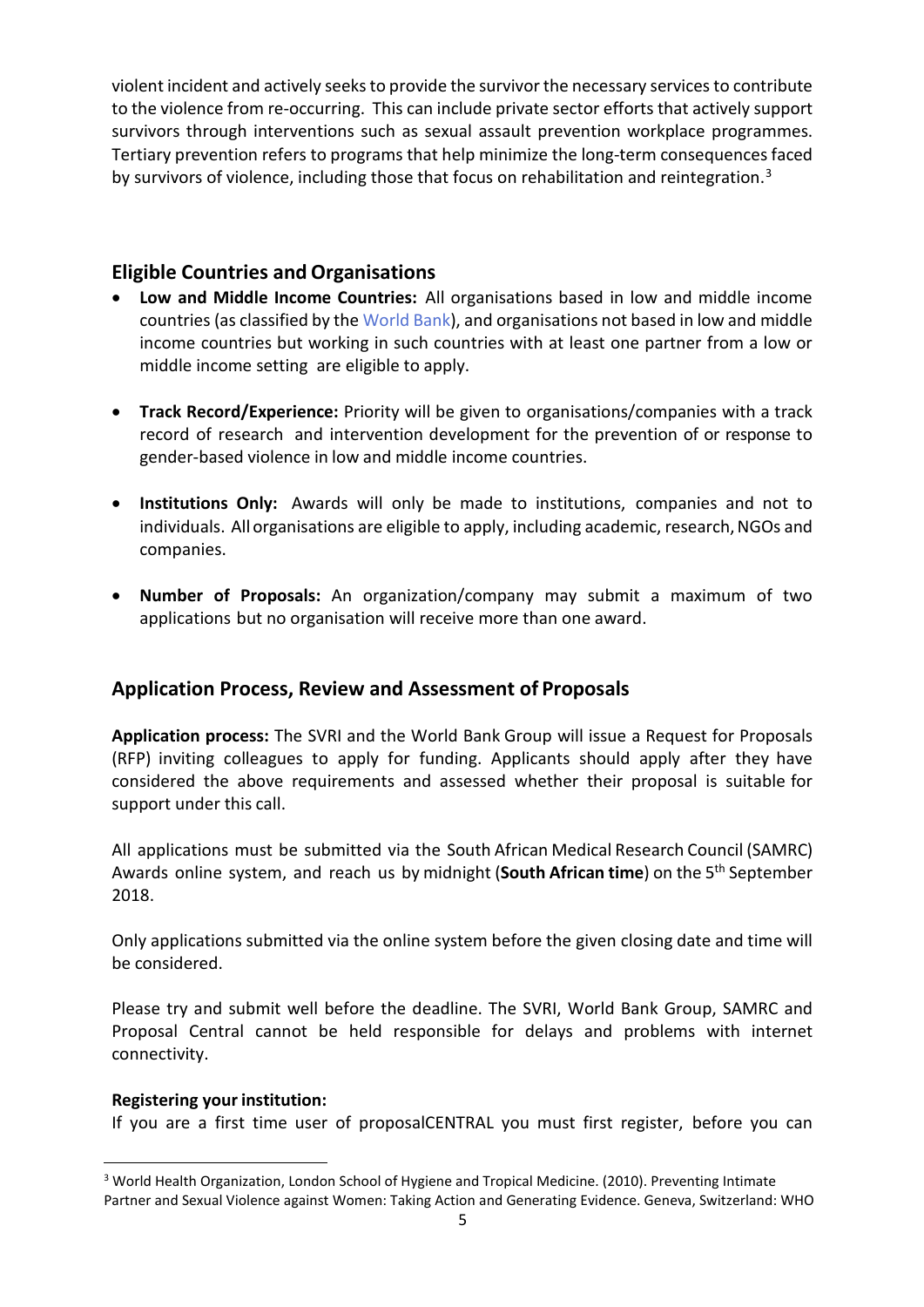proceed with your application. To do so youmust:

- Go to https://proposalcentral.altum.com
- Select "First Time Users Register"
- Complete the registration page.
- Create your own Username, password and challenge question for your user account.
- Click "SAVE" when done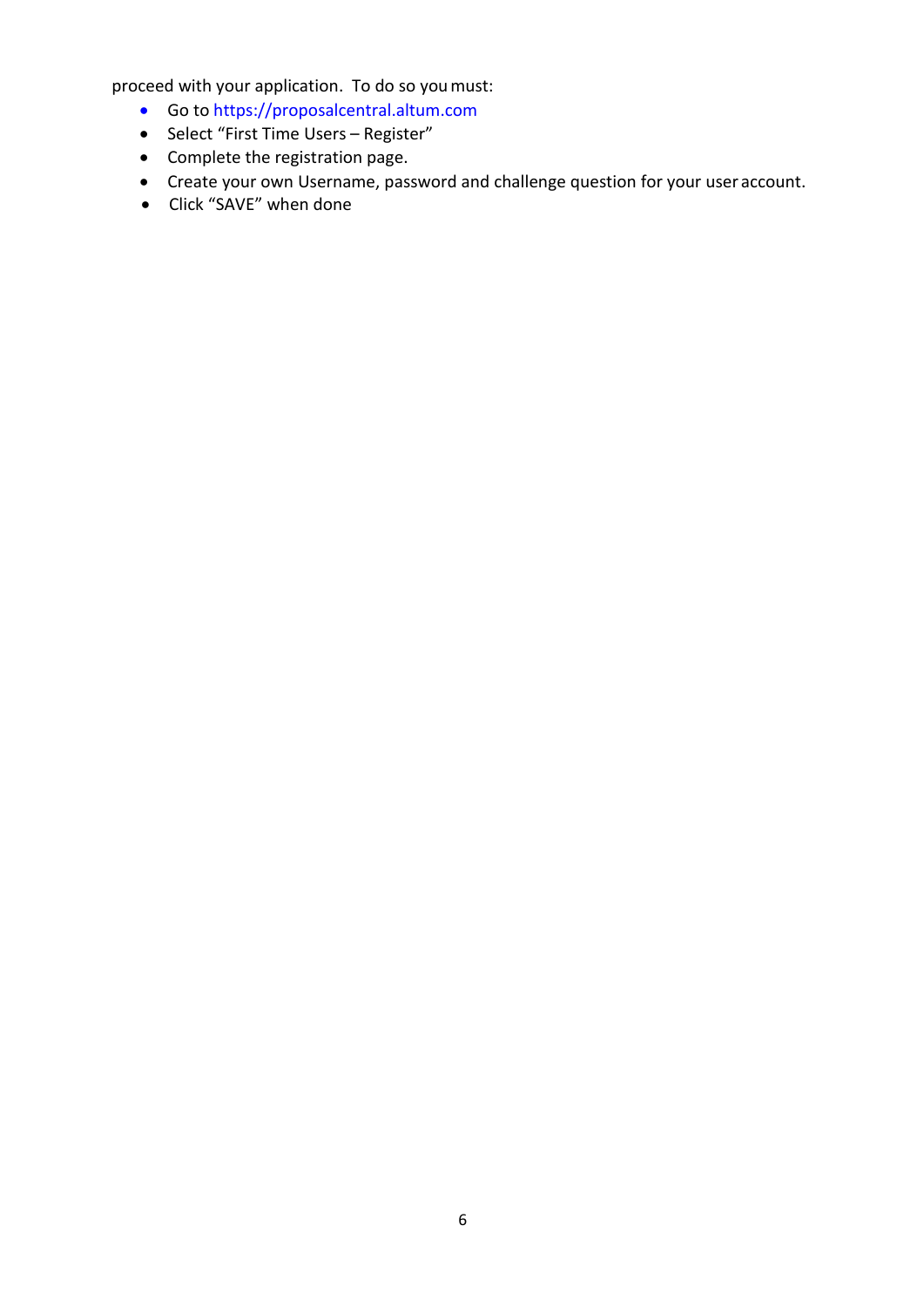• The registration confirmation screen will confirm your new account hasbeen created. For security purposes, you will receive a confirmation number bye-mail which you must enter when you log in the first time.

Contact Proposal Central at [pcsupport@altum.com](mailto:pcsupport@altum.com) if you experience any difficulties with this process.

#### **Filling in the online form:**

- **Graphics and tables:** The online application form cannot accept graphics and tables. Any graphics and tables must be uploaded as attachments.
- **CVs of Key Personnel:** Please provide CVs of all personnel who will be working on this project using the CV template provided.
- **Project Plan:** A project plan must accompany the application. Again, please use the template provided.
- **Budget:** Applicants should provide budget for up to 24months in USD using the online application form. The budget should be a definitive line-item budget for all direct costs, and administrative or indirect costs, and must exclude capital expenditure; general operating support; U.S.-based activities; and any lobbying activities.

Overhead should be no more than 15% of total costs and the total cost of the proposal should not exceed award limit including overhead). **Proposals requesting more than the stipulated maximum will be rejected at point ofreceipt.**

The extent of individual cost items should match the scope of the project, reflect real or estimated cost burdens, and not be padded.

Please use the following guidelines to calculate personnel costs:

- o Personnel (employee): calculate the employee daily rate using the person's annual salary inclusive of fringe benefits (e.g. pension, medical aid etc.) divided by260.
- o Personnel (consultant): the daily cost of the consultant to yourinstitution.

**The budget must be accompanied by a budget narrative.** More details on how to fill in the budget and budget narrative are provided on the onlineform.

- **Capacity statement:** This statement provides the SVRI and the World Bank Group with details on the extent to which applicants have the relevant expertise / experience to manage / complete the project successfully.
- **Saving your work:** Please rememberto save your work before moving on to the next page. Also note that you cannot edit in print format. Any changes made whilst you are in print view will not be saved.
- **Submitting your proposal:** Please note, your proposal has not been submitted if you do not receive a confirmation email from proposal central confirming you have submitted your proposal. Please check with Proposal Central if you are uncertain if your proposal has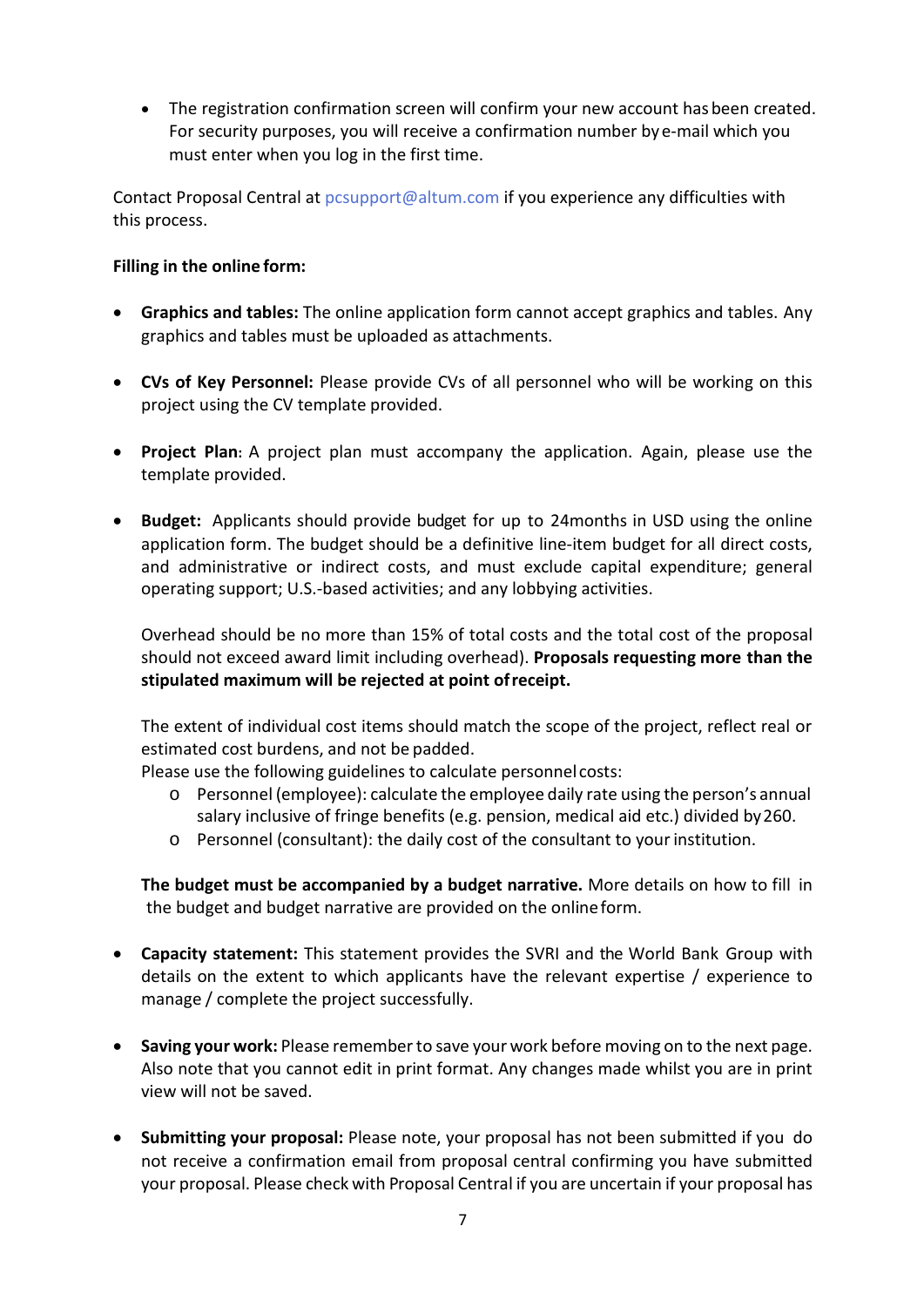been submitted.

• **Assistance with your online application:** Your questions and concerns can be directedto proposal Central Customer Service by email to [pcsupport@altum.com.](mailto:pcsupport@altum.com) Follow-up questions can be directed to proposal Central's customer service line 800 875 2562 (Tollfree U.S. and Canada) or +1 703 964 5840 (Direct Dial International).

**Review process:** Award winners will be selected through a rigorous, multi-layered selection process. Once the deadline has closed, all proposals are scanned/reviewed by internal SVRI and WBG staff. Proposals that do not fulfil basic eligibility criteria will be excluded at this stage. i.e. applications that are off topic; not based within a low and middle income country; exceed project time frames or budget requirements; submitted late; not submitted via the online application system; do not meet the basic administrative application requirements.



The SVRI Secretariat and WBG will then shortlist eligible applications for review by WBG regional operational staff. Guided by the regional review, SVRI and WBG will jointly prepare a shortlist of up to 20 proposals found eligible and technically solid for final review by a small external expert panel. The small external international expert review committee will consist of up to 6 members, made up of representatives with technical expertise in the field of GBV and / or proposal review experience. Participation in the expert panel is done on a voluntary basis. Members of all review committees are required to adhere to the SVRI and World Bank Development Marketplace Conflict of Interest Policy by completing and submitting the Declaration of Conflict of Interest Form. The results of the review process will be sent within 4- 5 months of application.

IFC, the WBG and SVRI will undertake a separate review process for the private sector seed grants.

Read: [http://www.svri.org/sites/default/files/attachments/2017-07-](http://www.svri.org/sites/default/files/attachments/2017-07-20/SVRI_SB_GrantMechanism_LR.pdf) [20/SVRI\\_SB\\_GrantMechanism\\_LR.pdf](http://www.svri.org/sites/default/files/attachments/2017-07-20/SVRI_SB_GrantMechanism_LR.pdf) for more information on the award approval process.

**Review criteria and scoring of proposals:** SVRI staff, WBG staff and peer reviewers are asked to evaluate proposals according to a set criteria as well as specific questions under each criterion. In submitting a proposal for funding, applicants should make every effort to ensure that the proposal address these aspects. The criteria and questions are outlinedbelow.

| <b>Criterion</b>     | What reviewer has to comment on                                                                                                               |
|----------------------|-----------------------------------------------------------------------------------------------------------------------------------------------|
| <b>Overall merit</b> | Will the project build the evidence for GBV prevention and response in<br>low and middle income countries? If it is an intervention, is the   |
|                      | intervention likely to succeed with respect to the qualifications of the<br>project team, the institution within which the project is housed? |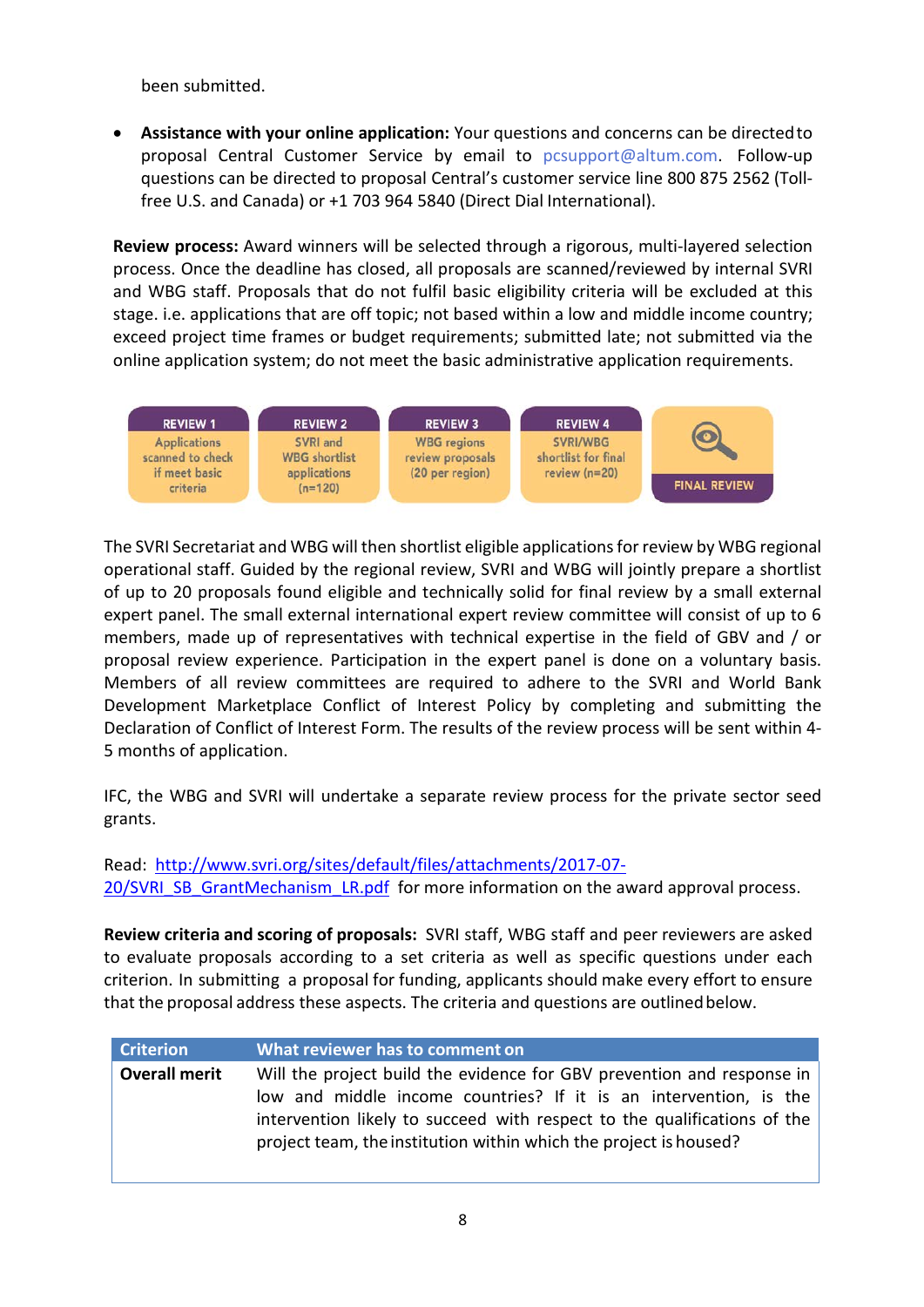| Research /<br>project<br>design and<br>methods | Is the design / method sound, feasible and relevant to the questions being<br>asked? Is the approach proposed appropriate and likely to accomplish<br>the project goal and outcomes? Are potential problems recognized and<br>addressed with alternative approaches? Does the project include a<br>thorough proposal for capturing lessons learned during design and<br>implementation?                                                                                                                                                                                                                                                                                                                                                                                                                                                                                                                                                                                                         |  |
|------------------------------------------------|-------------------------------------------------------------------------------------------------------------------------------------------------------------------------------------------------------------------------------------------------------------------------------------------------------------------------------------------------------------------------------------------------------------------------------------------------------------------------------------------------------------------------------------------------------------------------------------------------------------------------------------------------------------------------------------------------------------------------------------------------------------------------------------------------------------------------------------------------------------------------------------------------------------------------------------------------------------------------------------------------|--|
| Significan<br>ce of the<br>proposed<br>project | Will the project build GBV research capacity, technical skill and<br>knowledge? Will the project advance basic theoretical concepts, improve<br>or enhance policy and practice in the field of GBV prevention and<br>response? Does the application build on current knowledge in the field?<br>Does it challenge and seek to shift current research or approaches to<br>policy and practice by utilising sound theoretical concepts, approaches,<br>methodologies, tools or interventions? If relevant to the project - does<br>the project provide a clear theory of change? Will the project contribute<br>to solving barriers to progress in the field? Is the project replicable? Does<br>the project provide new understanding on private sector interventions?                                                                                                                                                                                                                           |  |
| Project manager<br>/ team                      | Is the training and experience of the project manager and team<br>appropriate for the project or activity? Is there sufficient expertise and<br>level of accomplishments within the team / institution to generate<br>confidence in success? Does the project include a partner from a low or<br>middle income setting? Is there a partnership between multiple<br>organisations? E.g. a local NGO and an academic institution, north-south<br>or south-south academic partnerships. Does the research partnership<br>have building research capacity as an objective?                                                                                                                                                                                                                                                                                                                                                                                                                          |  |
| Ethical<br>considerations                      | Are the research participants appropriately protected from potential<br>research risk? Will the project be conducted in a professional manner, in<br>accordance with the applicable industry standards, and ethical guidelines,<br>including but not limited to: Putting Women First: Ethical and Safety<br>Recommendations for Research on Domestic Violence Against Women,<br>Department of Gender and Women's Health Family and Community<br>Health. World Health Organization. 1999; Researching Violence against<br>Women: A Practical Guide for Researchers and Activists. World Health<br>Organization and Program for Appropriate Technology in Health (PATH)<br>2005; Ethical and Safety Recommendations for Research on Perpetration<br>of Sexual Violence. Jewkes R, Dartnall E and Sikweyiya Y. SVRI and Medical<br>Research Council South Africa, 2012; and <b>Ethical and safety</b><br>recommendations for intervention research on violence against women.<br>RTI and WHO 2016. |  |

Upon consideration of the above criteria and specific questions, reviewers will score the quality of the proposal and make recommendations onfundability.

# **SVRI World Bank Group Development Marketplace Awards Ceremony, Washington, April 2019**

Acceptance of the Award requires the awardee or award consortium member based in a low and middle income to participate in a week of workshops including a high level award ceremony in Washington in April 2018. Accommodation and travel costs of participation will be covered